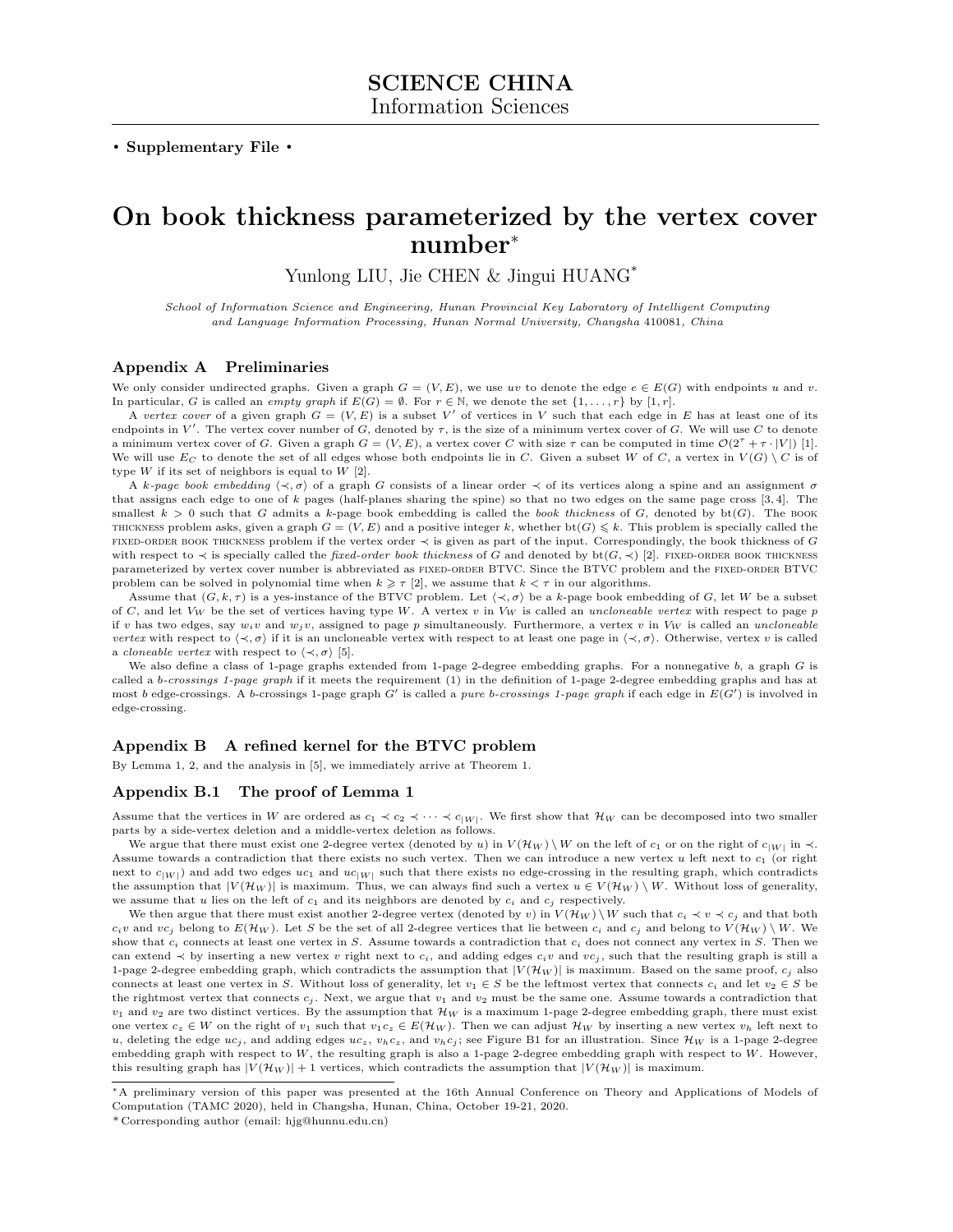

<span id="page-1-0"></span>**Figure B1** A 1-page 2-degree embedding graph with respect to  $\{c_i, c_j, c_z\}$  (left) and the resulting 1-page 2-degree embedding graph with respect to  $\{c_i, c_j, c_z\}$  obtained by introducing a new vertex  $v_h$  (right).

Thus, a side-vertex deletion on  $u$  and a middle-vertex deletion on  $v$  can be successively executed, resulting in two subgraphs  $\mathcal{H}_{W_1}$  and  $\mathcal{H}_{W_2}$ . Observe that  $\{W_1, W_2\}$  is a partition of W. Observe further that  $\mathcal{H}_W$  is a maximum 1-page 2-degree embedding graph with respect to W. Thus,  $\mathcal{H}_{W_1}$  (resp.  $\mathcal{H}_{W_2}$ ) is a maximum 1-page 2-degree embedding subgraph with respect to  $W_1$  (resp.  $W_2$ ).

Furthermore,  $\mathcal{H}_{W_1}$  and  $\mathcal{H}_{W_2}$  can be respectively decomposed into two smaller parts by a side-vertex deletion and a middlevertex deletion in the same way as described above. This decomposition process can be recursively done until the resulting graph became an empty graph  $\mathcal{H} = (W, \emptyset)$ .

#### Appendix B.2 The proof of Lemma 2

Based on Lemma 1,  $\mathcal{H}_W$  can be reduced to  $\mathcal{H} = (W, \emptyset)$  by a sequence of 2-degree vertex deletions. Observe that this reduction is invertible. Hence, we can construct  $\mathcal{H}_W$  from  $\mathcal{H} = (W, \emptyset)$  by a sequence of 2-degree vertex additions in the inverse order.

Assume that  $W_{12}$  is a subset of W. We prove that  $|V(\mathcal{H}_{W_{12}}) \setminus W_{12}| = 2(|W_{12}|-1)$  for all  $|W_{12}| \in [1, |W|]$  by the second principle of mathematical induction. In the basis step, it provides that  $|W_{12}| = 1$ . Since  $\mathcal{H}_{W_{12}}$  can be seen as a simple graph with only one vertex, it obviously holds that  $|V(H_{W_{12}}) \setminus W_{12}| = 0 = 2(|W_{12}| - 1)$ . Let  $q \in [2, |W|]$ . In the inductive step, assume that the claim holds for all  $|W_{12}| \in [1, q-1]$ . We then consider the particular case that  $|W_{12}| = q$ . Let  $\{W_1, W_2\}$  be a partition of  $W_{12}$ and let  $\mathcal{H}_{W_1}$  (resp.  $\mathcal{H}_{W_2}$ ) be a maximum 1-page 2-degree embedding subgraph with respect to  $W_1$  (resp.  $W_2$ ). The linear order of vertices in  $W_1$  (resp. W<sub>2</sub>) is denoted by  $\prec_1$  (resp.  $\prec_2$ ). We distinguish two cases based on the structural relationship among  $\mathcal{H}_{W_{12}}$ ,  $\mathcal{H}_{W_1}$  and  $\mathcal{H}_{W_2}$ .

Case 1:  $\mathcal{H}_{W_{12}}$  is constructed by merging  $\langle \mathcal{H}_{W_1}, \prec_1 \rangle$  with  $\langle \mathcal{H}_{W_2}, \prec_2 \rangle$  parallelly. Without loss of generality, assume that  $\langle \mathcal{H}_{W_1}, \prec_1 \rangle$  and  $\langle \mathcal{H}_{W_2}, \prec_2 \rangle$  are placed in a half-plane with a left-to-right fashion. Observe that there exists a unique vertex, say  $c_1$ , in  $\mathcal{H}_{W_1}$  and a unique vertex, say  $c_2$ , in  $\mathcal{H}_{W_2}$  such that  $\mathcal{H}_{W_1}$  and  $\mathcal{H}_{W_2}$  can be merged into a larger 1-page 2-degree embedding graph by adding two 2-degree vertices connecting  $c_1$  and  $c_2$ . Hence, we take two steps as follows. Step (1): introduce a vertex, say  $u_1$ , between the rightmost vertex in  $\prec_1$  and the leftmost vertex in  $\prec_2$ ; add edges  $u_1c_1$  and  $u_1c_2$ . Step (2): introduce another vertex, say  $u_2$ , left next to the leftmost vertex in  $\prec_1$  (or right next to the rightmost vertex in  $\prec_2$ ); add edges  $u_2c_1$  and  $u_2c_2$ . Since  $|W_1| < q$  and  $|W_2| < q$ , by the inductive assumption, it follows that  $|V(\mathcal{H}_{W_1}) \setminus W_1| = 2(|W_1| - 1)$  and that  $|V(\mathcal{H}_{W_2}) \setminus W_2| =$  $2(|W_2|-1)$ . Thus, we obtain that  $|V(\mathcal{H}_{W_{12}}) \setminus W_{12}| = 2(|W_1|-1)+2(|W_2|-1)+2 = 2(|W_1|+|W_2|-1) = 2(|W_{12}|-1)$ .

Case 2:  $\mathcal{H}_{W_{12}}$  is constructed by embedding  $\langle \mathcal{H}_{W_1}, \prec_1 \rangle$  into  $\langle \mathcal{H}_{W_2}, \prec_2 \rangle$ . Let  $v_1$  and  $v_2$  be two arbitrary consecutive vertices in  $\mathcal{H}_{W_2}$ . Without loss of generality, assume that  $\mathcal{H}_{W_1}$  is embedded between  $v_1$  and  $v_2$ . If either of vertices  $v_1$  and  $v_2$  belongs to W<sub>2</sub> (we assume that  $v_1 \in W_2$ ), then there exists a unique vertex  $c_1$  in  $W_1$  such that  $\mathcal{H}_{W_1}$  and  $\mathcal{H}_{W_2}$  can be merged by adding two 2-degree vertices connecting  $c_1$  and  $v_1$ . Otherwise,  $\mathcal{H}_{W_1}$  and  $\mathcal{H}_{W_2}$  can be merged by adding two 2-degree vertices connecting  $c_1$  and  $c_2$ , where  $c_2$  is the common neighbor of vertices  $v_1$  and  $v_2$  in  $\mathcal{H}_{W_2}$ . The steps in merging process are the same as those described in case (1). Hence, we also obtain that  $|V(H_{W_{12}}) \setminus W_{12}| = 2(|W_1| - 1) + 2(|W_2| - 1) + 2 = 2(|W_1| + |W_2| - 1) = 2(|W_{12}| - 1)$ . Note that if  $\mathcal{H}_{W_{12}}$  is constructed by embedding  $\langle \mathcal{H}_{W_2}, \prec_2 \rangle$  into  $\langle \mathcal{H}_{W_1}, \prec_1 \rangle$ , the proof is along the same line.

Altogether, it holds that  $|V(\mathcal{H}_{W_{12}}) \setminus W_{12}| = 2(|W_{12}|-1)$  for  $|W_{12}| = q$ .

## Appendix C An improved time bound for the algorithm solving fixed-order BTVC

In the algorithm presented by Bhore et al. [\[2\]](#page-4-1), the size of  $\mathcal{R}_i(s)$  was bounded by  $2^{\tau^3+\tau^2}$ ; see [2] for the explanations of related notations. Herein, we will prove an improved running time bound for this algorithm by reanalyzing the size of  $\mathcal{R}_i(s)$ .

The key technique we used is to adjust some edge on each page in  $\alpha_i \cup s$  such that the endpoints of any edge in the resulting assignment  $\alpha'_i \cup s$  fall into  $C \cup \{u_1, u_{x_1}, u_{x_2}, \ldots, u_{x_s}\}$ ; see Figure [C1](#page-2-0) for an illustration. Theorem 2 can be immediately obtained from Lemma 3 and 4.

#### Appendix C.1 The proof of Lemma 3

Let  $c_q \in C$  for  $q \in [1, \tau]$  and let  $u_x \in (V(G) \setminus C)$  for  $x \geq i$ . By the definition of the visibility matrix, it is sufficient to compare the visibility from  $c_q$  to  $u_x$  in  $\alpha_i \cup s$  with that in  $\alpha'_i \cup s$ . By our adjusting rule, each edge in  $E_C$  remains unchanged in the resulting assignment  $\alpha'_i \cup s$ . Thus, we will not consider edges in  $E_C$  in the following proof.

Let  $(p, q)$  be an arbitrary entry in  $M_i(x, \alpha_i, s)$ , let  $E(p) \subseteq (E_i \cup E_C)$  be the set of edges assigned to page p, and let  $E(p, c_q) \subseteq E(p)$ be the set of edges incident to  $c_q$ . We distinguish two cases based on two possible values of  $(p, q)$ .

Case 1:  $(p, q) = 0$ . Then there must exist some edge separating  $c_q$  from  $u_x$  on page p in  $\alpha_i \cup s$ . Let  $H_1$  be the set of edges that embrace  $u_x$  but not embrace  $c_q$  and let  $H_2$  be the set of edges that embrace  $c_q$  but not embrace  $u_x$ . Obviously, it holds that  $(H_1 \cup H_2) \cap E(p, c_q) = \emptyset$ . Assume that  $H_1 \neq \emptyset$ . Let  $e_1$  be an arbitrary edge in  $H_1$  and let  $e'_1$  be the corresponding edge in  $\alpha'_i \cup s$ resulted by adjusting  $e_1$  (by the adjusting rule, there always exists such an edge). Since  $x \geqslant i$ , the right endpoint of  $e_1$  must be in C. We analyze the position of  $e'_1$  in two possible subcases. If  $u_x \prec c_q$ , then the right endpoint of  $e'_1$  still lies on the right of  $u_x$ . Otherwise (i.e.,  $c_q \prec u_x$ ), the left endpoint of  $e'_1$  is still on the right of  $c_q$ . In either case,  $e'_1$  always separates  $c_q$  from  $u_x$  in  $\alpha'_i \cup s$ . Assume that  $H_2 \neq \emptyset$ . Let  $e_2$  be an arbitrary edge in  $H_2$  and let  $e'_2$  be the corresponding edge in  $\alpha'_i \cup s$  resulted by adjusting e2. By the assumption that  $x \geqslant i$ , it follows that  $c_q \prec u_x$ . Moreover, both endpoints of e2 lie on the left of  $u_x$ . By the rule of edge-adjusting,  $e'_2$  still embraces  $c_q$  but not embrace  $u_x$ , which means that  $e'_2$  separates  $c_q$  from  $u_x$  on page p in  $\alpha'_i \cup s$ . Since  $H_1 \cup H_2 \neq \emptyset$ , there is at least one edge separating  $c_q$  from  $u_x$  on page p in  $\alpha'_i \cup s$ , indicating that  $(p,q)$  is 0 in  $M_i(x,\alpha'_i, s)$ .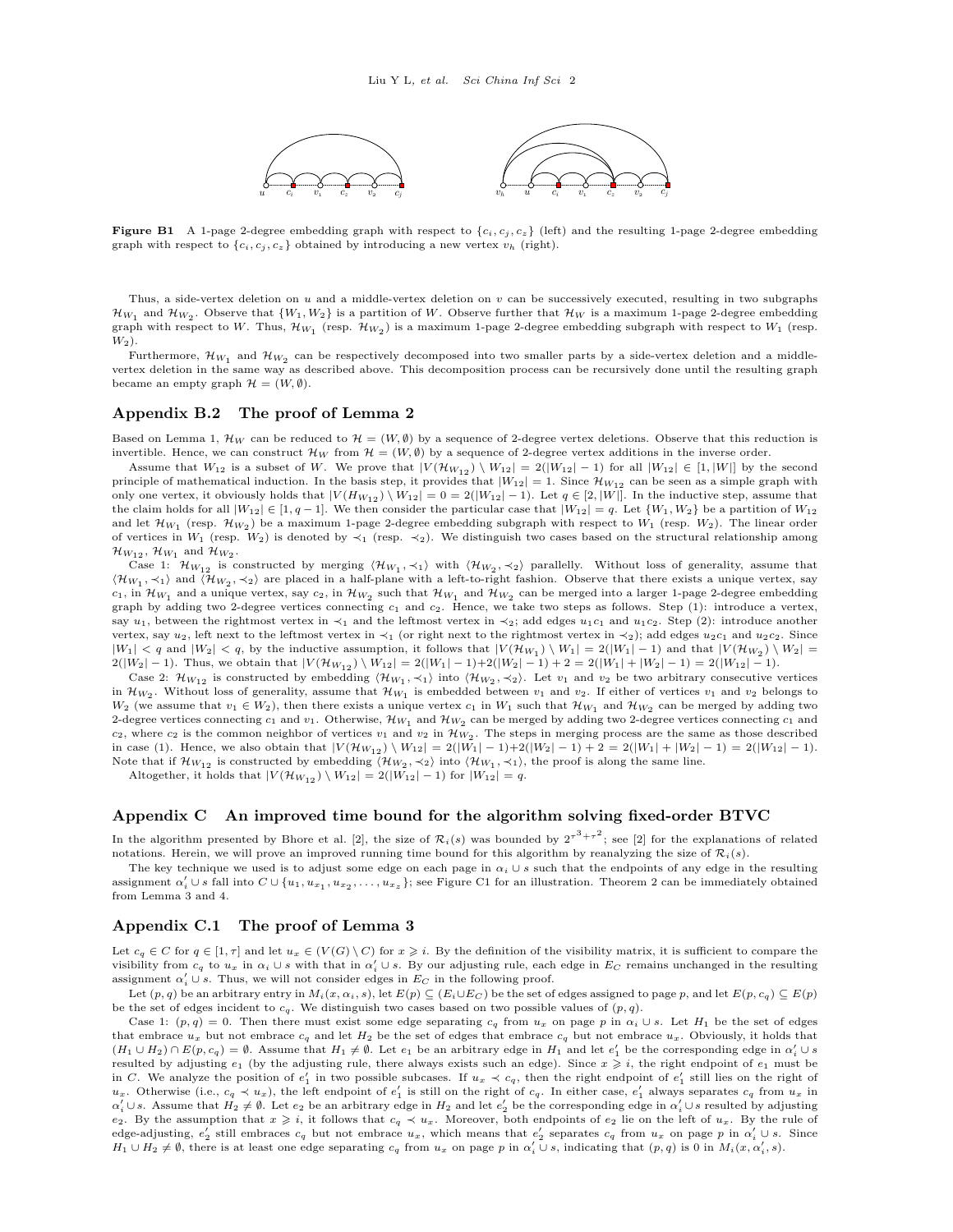<span id="page-2-0"></span>

Figure C1 An original 2-page assignment of  $E_5 \cup E_C$  (left) and the resulting 2-page assignment (right) obtained by executing 1-edge-adjusting(p) for  $p = 1,2$ .

Case 2:  $(p, q) = 1$ . If  $E(p) \neq E(p, c_q)$ , then all edges in  $E(p) \setminus E(p, c_q)$  fall into two categories: (1) the edges that embrace neither  $c_q$  nor  $u_x$  and (2) the edges that embrace  $c_q$  and  $u_x$  simultaneously. We denote by  $H_1$  the former edge set and by  $H_2$  the latter. Assume that  $H_1 \neq \emptyset$ . Let  $e_1$  be an arbitrary edge in  $H_1$  and let  $e'_1$  be the corresponding edge in  $\alpha' \cup s$  resulted by adjusting  $e_1$ . Since  $x \geq i$ , both endpoints of  $e_1$  lie on the left of  $u_x$ , which means that  $e'_1$  will not embrace  $u_x$  in  $\alpha' \cup s$ . Moreover, both endpoints of  $e_1$  either lie on the left of  $c_q$  or lie on the right of  $c_q$ . Thus,  $e'_1$  will also not embrace  $c_q$  in  $\alpha' \cup s$ . Assume that  $H_2 \neq \emptyset$ . Let  $e_2$  be an arbitrary edge in  $H_2$  and let  $e'_2$  be the corresponding edge in  $\alpha' \cup s$  resulted by adjusting  $e_2$ . By the assumption that  $x \geq i$ , it follows that the right endpoint of  $e_2$  must be in C. Thus, after adjusting  $e_2$ , the edge  $e'_2$  still embraces  $c_q$  and  $u_x$ simultaneously. Altogether, no edge on page p in  $\alpha'_i \cup s$  separates  $c_q$  from  $u_x$ , indicating that  $(p, q)$  is 1 in  $M_i(x, \alpha'_i, s)$ .

#### Appendix C.2 The proof of Lemma 4

Given a set S of  $2\tau + 1$  vertices with a fixed linear order  $\prec$ , we first define a special class of 0-crossing 1-page graphs. A 0-crossing 1-page graph P is called a  $((S, \prec), \tau)$  0-crossing 1-page graph if P meets requirements: (1)  $V(P) = S$ , (2) the order of vertices in  $V(P)$  is  $\prec$ , and (3) the vertex cover number of P is equal to  $\tau$ . Specifically, we set  $S = V' \cup C$  and denote by Q the family of all  $((S, \prec), \tau)$  0-crossing 1-page graphs and estimate the cardinality of Q as follows. Let  $P \in \mathcal{Q}$  be an arbitrary  $((S, \prec), \tau)$  0-crossing 1-page graph. Since P is a planar graph with  $2\tau + 1$  vertices, it has at most  $3 \times (2\tau + 1) - 6 = 6\tau - 3$  edges. Furthermore, all edges of P come from  $\tau \times (2\tau + 1)$  possible vertex pairs since the vertex cover number of P is  $\tau$ . Therefore, the cardinality of Q can be bounded by  $|Q| = \sum_{i=1}^{6\tau-3} { (2\tau+1) \times \tau \choose i} \leq (6\tau-3) \cdot (2\tau^2+\tau)^{6\tau-3}$ .

Next, we denote by  $\mathcal{D}$  the set  $\{(P_1, P_2, \ldots, P_k) \mid P_i \in \mathcal{Q}, i \in [1, k]\}.$  Then, the number of k-tuples in  $\mathcal{D}$  can be bounded by  $|\mathcal{D}|$ =  $(6\tau - 3)^k \cdot (2\tau^2 + \tau)^{(6\tau - 3)k} = 2^{k \log(6\tau - 3) + ((6\tau - 3)k)(\log(2\tau^2 + \tau))} = 2^{\mathcal{O}(k\tau \log \tau)}.$ 

Furthermore, we can bound the size of  $\mathcal{R}_i(s)$  by the relationship between  $\mathcal{R}_i(s)$  and  $\mathcal{D}$ . We denote by  $\mathcal{P}_i(s)$  the set  $\{\alpha_i \cup s \mid \alpha_i\}$  $= A_i^s(\rho)$  and  $\rho \in \mathcal{R}_i(s)$ . Suppose that  $\alpha_i' \cup s$  and  $\alpha_i'' \cup s$  are two distinct assignments in  $\mathcal{P}_i(s)$ . By the definition of  $\mathcal{R}_i(s)$ , there exists at least an integer  $h \in \{i\} \cup X$  such that  $M_i(h, \alpha'_i, s) \neq M_i(h, \alpha''_i, s)$ . We argue that there exists an injective function f from  $\mathcal{P}_i(s)$  to D as follows. (1). Assume that  $\alpha_i \cup s$  is an arbitrary assignment in  $\mathcal{P}_i(s)$ . Since  $\alpha_i \cup s$  is a k-page book embedding, it contains k pages. After executing 1-edge-adjusting(p) for  $p = 1, 2, \ldots k$  in  $\alpha_i \cup s$ , each page is exactly transformed into a  $((S, \prec), \tau)$ 0-crossing 1-page graph. Hence, there exists a unique tuple  $(P_1, P_2, \ldots, P_k)$  in D such that  $f(\alpha_i \cup s) = (P_1, P_2, \ldots, P_k)$ . (2). Given two distinct assignments in  $\mathcal{P}_i(s)$ , say  $\alpha'_i \cup s$  and  $\alpha''_i \cup s$ , we show that  $f(\alpha'_i \cup s) \neq f(\alpha''_i \cup s)$  as follows. Assume towards a contradiction that  $f(\alpha_i' \cup s) = f(\alpha_i'' \cup s)$ . Then,  $M_i(x, f(\alpha_i'), s) = M_i(x, f(\alpha_i''), s)$  for each  $x \in \{i\} \cup X$ . By Lemma 3, it holds that  $M_i(x, \alpha'_i, s) = M_i(x, \alpha''_i, s)$  for each  $x \in \{i\} \cup X$ , contradicting the fact that  $\alpha'_i \cup s$  and  $\alpha''_i \cup s$  are distinct assignments in  $\mathcal{P}_i(s)$ . Consequently,  $|\mathcal{R}_i(s)| = |\mathcal{P}_i(s)| \leq |\mathcal{D}|$ . It was assumed that  $k < \tau$  [\[2\]](#page-4-1). Therefore,  $|\mathcal{R}_i(s)|$  can be bounded by  $2^{\mathcal{O}(\tau^2 \log \tau)}$ .

## Appendix D Analysis on the algorithm solving an extended fixed-order BTVC

An extended FIXED-ORDER BOOK THICKNESS asks, given a tuple  $(G, \prec)$  and two integers k, b, whether G admits a k-page book drawing  $\langle \prec, \sigma \rangle$  with at most b crossings over all pages ? Its parameterized version with respect to the vertex cover number is abbreviated as E-F-BTVC. Bhore et al. [\[2\]](#page-4-1) mentioned the techniques in their algorithm solving FIXED-ORDER BTVC can be extended to this problem, but they did not elaborate on them. To facilitate our analysis, we first briefly describe a specific algorithm for E-F-BTVC by extending the techniques in [\[2\]](#page-4-1). Then, we pay more attention to analyze its running time by our edge-adjusting technique.

Based on Lemma 5, we define an extended record set with the form  $\mathcal{R}'_i(s) = \{ (N_i(\alpha_i, s), M_i(i, \alpha_i, s), M_i(x_1, \alpha_i, s), M_i(x_2, \alpha_i, s), M_i(x_3, \alpha_i, s), M_i(x_4, \alpha_i, s), M_i(x_5, \alpha_i, s)\}$ ...,  $M_i(x_z, \alpha_i, s)$  | ∃ valid partial page assignment  $\alpha_i : E_i \to [1, k]$  }. The record corresponding to  $\alpha_i \cup s$  in  $\mathcal{R}'_i(s)$  is also denoted by  $\mathcal{M}_i(\alpha_i, s)$ . Along with  $\mathcal{R}'_i(s)$ , we also set a mapping  $\Lambda_i^{s}$  which maps  $(N, M_0, \ldots, M_z) \in \mathcal{R}'_i(s)$  to some  $\alpha_i$  such that  $(N, M_0, \ldots, M_z) = \mathcal{M}_i(\alpha_i, s)$ . Based on the framework of dynamic programming in [\[2\]](#page-4-1), we can obtain an algorithm (denoted by ALGF) for the E-F-BTVC problem.

The basic strategy in ALGF is to dynamically construct page assignments containing at most b crossings over all pages from left to right along the linear order  $\prec$ . Assume the record set  $\mathcal{R}'_{i-1}(s)$  has been computed. Each page assignment  $\beta$  of edges incident to the vertex  $u_{i-1}$  and each record  $\rho \in \mathcal{R}'_{i-1}(s)$  are branched. For each such  $\beta$  and  $\gamma = \Lambda'_{i-1}^s(\rho)$ , the algorithm check whether  $\gamma \cup s \cup \beta$  is valid. If  $\gamma \cup \beta \cup s$  contains at most b crossings over all pages, then a new record  $\mathcal{M}_i(\gamma \cup \beta, s)$  is computed and stored in  $\mathcal{R}'_i(s)$ , and the mapping  $\Lambda'^s_i$  is set to map this record to  $\gamma \cup \beta$ . Otherwise, the tuple  $(\gamma, s, \beta)$  is discarded.

Furthermore, we use  $bt(G, \prec, b)$  to denote the smallest  $k > 0$  such that  $((G, \prec), k, \tau, b)$  is a yes-instance of the E-F-BTVC problem. It holds that  $bt(G, \prec, b) < \tau$  since  $bt(G, \prec, b) \leqslant bt(G, \prec)$  and  $bt(G, \prec) < \tau$ . By Lemma 5 and 6, we immediately arrive at Theorem 3.

#### Appendix D.1 The proof of Lemma 5

Let  $(p, q)$  be an arbitrary entry in  $M_i(x_i, \alpha_i, s)$ . Assume that  $(p, q) = r$ . In the following, we argue that the corresponding entry  $(p, q)$  in  $M_i(h, \alpha_i, s)$  is also equal to r. We distinguish two cases based on whether  $r = b + 1$  or not.

Case 1:  $r \in [0, b]$ . If  $r = 0$ , then there exists no edge separating  $c_q$  from  $u_{x_j}$  on page p in  $\alpha_i \cup s$ . By the assumption that  $x_j \geqslant i$ and  $h - x_j = \min \{|h - x||x \in \{i\} \cup X\}$ , there exists no edge separating  $c_q$  from  $u_h$  on page p. Hence,  $(p, q)$  also equals 0 in  $M_i(h, \alpha_i, s)$ . Assume that  $r \neq 0$ . Since  $r \leqslant b$ , there are exactly r edges separating  $c_q$  from  $u_{x_j}$  on page p in  $\alpha_i \cup s$ . Moreover, each of these edges either embraces  $u_{x_j}$  but not embrace  $c_q$  or embraces  $c_q$  but not embrace  $u_{x_j}$ . We analyze two possible subcases as follows. Let  $e_1$  be an arbitrary edge that embraces  $u_{x_j}$  but not embrace  $c_q$ . By the assumption that  $x_j \geqslant i$ , the right endpoint of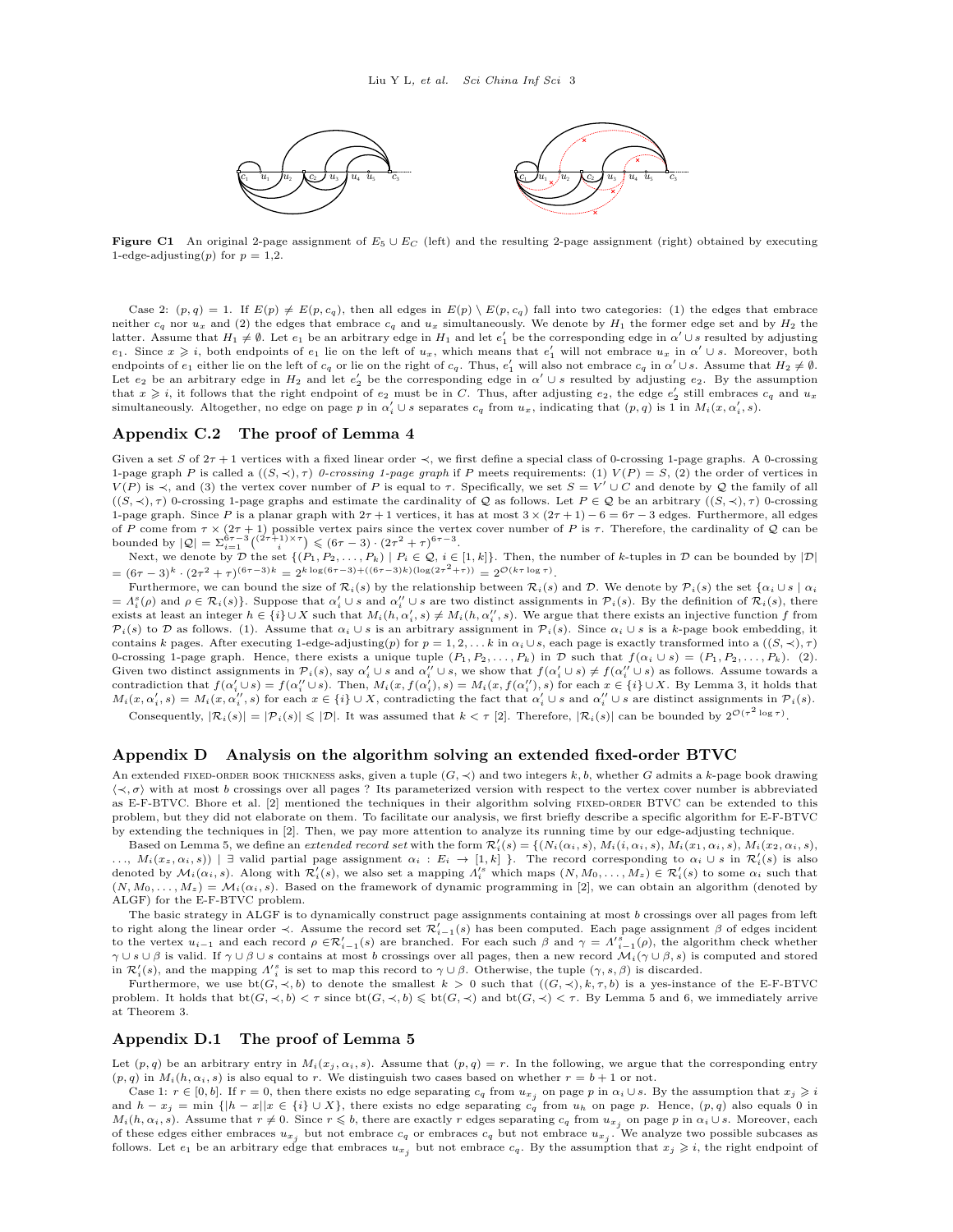<span id="page-3-0"></span>

Figure D1 An original 2-page assignment of  $E_6 \cup E_C$  (left) and the resulting 2-page assignment (right) obtained by executing 2-edge-adjusting(p) for  $p = 1,2$ , in which  $b = 2$ .

 $e_1$  (denoted by  $c_{e_1}$ ) must be in C. By the assumption that  $h-x_j = \min\{ |h-x||x \in \{i\} \cup X\}$ , it follows that  $u_{x_j} \prec u_h \prec c_{e_1} \prec c_q$ . Thus, the edge  $e_1$  also separates  $c_q$  from  $u_h$ . Similarly, let  $e_2$  be an arbitrary edge that embraces  $c_q$  but not embrace  $u_{x_j}$ . Since  $x_j \geqslant i$ , it follows that  $c_q \prec u_{x_j}$ . Moreover, both endpoints of  $e_2$  lie on the left of  $u_{x_j}$ . Thus, the edge  $e_2$  also separates  $c_q$  from u<sub>h</sub>. Altogether, there are r edges separating c<sub>q</sub> from u<sub>h</sub> on page p in  $\alpha_i \cup s$ , indicating that  $(p, q)$  is r in  $M_i(h, \alpha_i, s)$ .

Case 2:  $r = b + 1$ . Then there must exist at least  $b + 1$  edges that separating  $c_q$  from  $u_{x_j}$  on page p in  $\alpha_i \cup s$ . By the proof of case 1, each of these edges will also separate  $c_q$  from  $u_h$  on page p. By the definition of crossing number matrix, the entry  $(p, q)$  is also set to  $b + 1$  in  $M_i(h, \alpha_i, s)$ .

#### Appendix D.2 The proof of Lemma 6

We first prove the correctness of algorithm ALGF. Suppose both  $\alpha'_{i-1}$  and  $\alpha''_{i-1}$  are two valid page assignments of  $E_{i-1}$ . Let  $\beta$  be a page assignment of edges incident to the vertex  $u_{i-1}$ .

Claim 1. If  $\mathcal{M}_{i-1}(\alpha'_{i-1}, s) = \mathcal{M}_{i-1}(\alpha''_{i-1}, s)$ , then  $\mathcal{M}_{i}(\alpha'_{i-1} \cup \beta, s) = \mathcal{M}_{i}(\alpha''_{i-1} \cup \beta, s)$ .

Proof of Claim 1. By the assumption that  $M_{i-1}(i-1,\alpha'_{i-1},s) = M_{i-1}(i-1,\alpha''_{i-1},s)$ , it follows that  $\alpha'_{i-1} \cup \beta \cup s$  is a valid assignment on edges in  $E_i \cup E_C \cup s$  if and only if  $\alpha_{i-1}^{\prime\prime} \cup \beta \cup s$  is a valid assignment on edges in  $E_i \cup E_C \cup s$ .

We show that  $N_i(\alpha'_{i-1} \cup \beta, s) = N_i(\alpha''_{i-1} \cup \beta, s)$  as follows. Let  $r_1$  (resp.  $r_2$ ) be the number of crossings resulted from adding some edge by  $\beta$  to  $\alpha'_{i-1} \cup s$  (resp.  $\alpha''_{i-1} \cup s$ ). Since  $M_{i-1}(i-1, \alpha'_{i-1}, s) = M_{i-1}(i-1, \alpha''_{i-1}, s)$  and the assignment of edges by  $\beta$  to  $\alpha'_{i-1} \cup s$  is identical to that to  $\alpha''_{i-1} \cup s$ , it follows that  $r_1 = r_2$ . By the assumption that  $N_{i-1}(\alpha'_{i-1}, s) = N_{i-1}(\alpha''_{i-1}, s)$ , it holds that  $N_{i-1}(\alpha'_{i-1}, s) + r_1 = N_{i-1}(\alpha''_{i-1}, s) + r_2$ , i.e.,  $N_i(\alpha'_{i-1} \cup \beta, s) = N_i(\alpha''_{i-1} \cup \beta, s)$ .

We also show that  $M_i(x, \alpha_{i-1}' \cup \beta, s) = M_i(x, \alpha_{i-1}'' \cup \beta, s)$  for each  $x \in \{i\} \cup X$  as follows. Let  $(p, q)$  be an arbitrary entry in  $M_{i-1}(h, \alpha'_{i-1}, s)$  for  $h \in \{i-1\} \cup X$ . By the assumption that  $\mathcal{M}_{i-1}(\alpha'_{i-1}, s) = \mathcal{M}_{i-1}(\alpha''_{i-1}, s)$ , it follows that the entry  $(p, q)$ in  $M_{i-1}(h, \alpha'_{i-1}, s)$  equals that in  $M_{i-1}(h, \alpha''_{i-1}, s)$ . At the same time, in the assignment  $\beta$ , the edges assigned to page p in  $\alpha'_{i-1}$ are identical to those in  $\alpha''_{i-1}$ . Hence, the number of edges in  $\beta$  separating  $c_q$  from  $u_x$  on page p in  $\alpha'_{i-1} \cup \beta$  is equal to that in  $\alpha_{i-1}^{\prime\prime} \cup \beta$ , in which  $x \in \{i\} \cup X$ . Thus, if the entry  $(p, q)$  in  $M_i(x, \alpha_{i-1}^{\prime} \cup \beta, s)$  varies, then its increments is the same as that for the entry  $(p, q)$  in  $M_i(x, \alpha_{i-1}'' \cup \beta, s)$ .

Based on Claim 1, we conclude that if  $((G, \prec), k, \tau, b)$  is a yes-instance of the E-F-BTVC problem, then the algorithm AL-GF  $((G, \prec), k, \tau, b)$  outputs a valid page assignment.

Next, we apply the edge-adjusting technique to estimate the size of  $\mathcal{R}'_i(s)$  along similar lines in Appendix C.

We define another unit operation 2-ADJUST( $u_j, u_h$ ) for adjusting edges from  $E(p, u_j)$  to  $E(p, u_h)$ . By replacing the unit operation 1-ADJUST $(u_j, u_{xy})$  with 2-ADJUST $(u_j, u_{xy})$  in procedure 1-edge-adjusting(p), we can obtain another procedure named as 2-edge-adjusting(p). Given a valid partial assignment  $\alpha_i \cup s$ , we execute the procedure 2-edge-adjusting(p) on each page p for  $p = 1, 2, \ldots, k$ . After adjusting all possible edges, we obtain a resulting assignment  $\alpha_i' \cup s$  such that the subgraph induced by the edges on each page has at most  $2\tau + 1$  vertices; see Figure [D1](#page-3-0) for an illustration. Note that there may be multiple edges between two vertices on some page in  $\alpha'_i \cup s$ .

**Claim 2.** For each  $x \in \{i\} \cup X$ ,  $M_i(x, \alpha'_i, s) = M_i(x, \alpha_i, s)$ .

*Proof of Claim 2.* Let  $(p, q)$  be an arbitrary entry in  $M_i(x, \alpha_i, s)$ . Assume that  $(p, q)$  is r. In the following, we argue that  $(p, q)$  is also equal to r in  $M_i(x, \alpha'_i, s)$ . We distinguish two cases based on whether  $r = b + 1$  or not.

Case 1:  $r \in [0, b]$ . If  $r = 0$ , then there exists no edge separating  $c_q$  from  $u_x$  on page p in  $\alpha_i \cup s$ . By the proof of Lemma 3, there exists no edge separating  $c_q$  from  $u_x$  on page p in  $\alpha'_i \cup s$ . Hence,  $(p, q)$  also equals 0 in  $M_i(x, \alpha'_i, s)$ . Assume that  $r \neq 0$ . Since  $r \leq b$ , there must exist r edges separating  $c_q$  from  $u_x$  on page p in  $\alpha_i \cup s$ . Along the same lines as that in Lemma 3, we can show that there are exactly r edges separating  $c_q$  from  $u_x$  on page p in  $\alpha'_i \cup s$ , indicating that  $(p, q)$  is r in  $M_i(x, \alpha'_i, s)$ .

Case 2:  $r = b + 1$ . Then there must be  $h (h \geq b + 1)$  edges (denoted by H) that separating  $c_q$  from  $u_x$  on page p in  $\alpha_i \cup s$ . By the proof of case 1, after adjusting some edge, each of the resulting edges still separates  $c_q$  from  $u_x$  on page p in  $\alpha'_i \cup s$ . Next, we analyze the value of  $(p, q)$  in  $M_i(x, \alpha'_i, s)$ . Let uc be an arbitrary edge in H. It holds that  $c \in C$  and u lies on one of the  $\tau + 1$ intervals formed by the vertices in C. The edges in H fall into at most  $\tau(\tau+1)$  bunches. We further distinguish two subcases based on the number of edges in each bunch. Subcase 2.1: there exists at least one bunch, say B, such that  $|B| > b$ . After adjusting edges in B, we keep one multiple edge with multiplicities  $b + 1$  corresponding to B. This multiple edge can be seen as a set containing  $b + 1$  edges. Thus the number of edges separating  $c_q$  from  $u_x$  can be seen as at least  $b + 1$ . Subcase 2.2: none of bunches contains  $b+1$  edges. Let B' denote an arbitrary bunch. During edge-adjusting, we keep one multiple edge with multiplicities  $|B'|$ . By the assumption that  $h \geq b+1$ , the total number of edges separating  $c_q$  from  $u_x$  can be also seen as at least  $b+1$ . Therefore, the entry  $(p, q)$  is also set to  $b + 1$  in  $M_i(x, \alpha'_i, s)$ .

Given a nonnegative b and a set S of  $2\tau + 1$  vertices with a fixed linear order  $\prec$ , we further define two special classes of 1-page graphs. A 0-crossing (resp. pure b-crossing) 1-page graph P is called a  $((S, \prec), \tau, b + 1)$  0-crossing (resp. pure b-crossing) 1-page graph if P meets requirements: (1)  $V(P) = S$ , (2) the order of vertices in  $V(P)$  is  $\prec$ , (3) the vertex cover number of P is equal to  $\tau$ , and (4) the multiplicity of each edge in  $E(P)$  is at most  $b+1$ . Specifically, we set  $S = V' \cup C$  and denote by  $\mathcal{P}_1$  (resp.  $\mathcal{P}_2$ ) the family of all  $((S, \prec), \tau, b + 1)$  0-crossing (resp. pure b-crossing) 1-page graphs.

The size of  $\mathcal{P}_1$  and  $\mathcal{P}_2$  can be respectively estimated as follows. Since each  $((S, \prec), \tau, b+1)$  0-crossing graph in  $\mathcal{P}_1$  is a planar multigraph, it follows that  $|\mathcal{P}_1| = \sum_{i=1}^{6\tau-3} { (2\tau+1)\tau \choose i} \cdot (b+1)^i \$ the maximum multiplicity of each edge. Similarly, since each  $((S, \prec), \tau, b+1)$  pure *b*-crossing 1-page graph in  $\mathcal{P}_2$  contains at most *b* crossings produced by at most 2*b* edges, it follows that  $|\mathcal{P}_2| = \sum_{i=1}^{2b}$